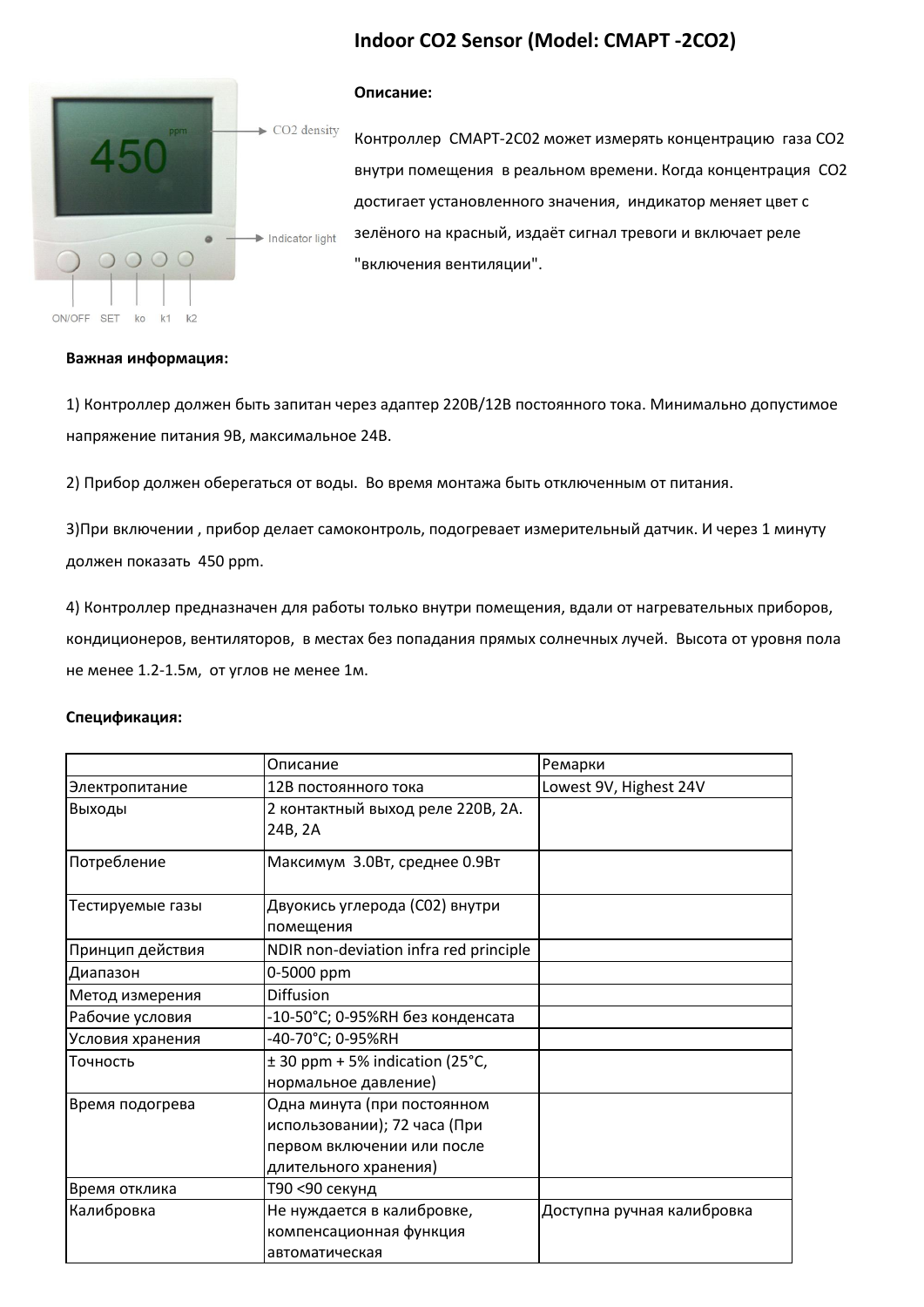| Срок службы    | Больше 10 лет |  |
|----------------|---------------|--|
| <b>Размеры</b> | 86*86*26 (MM) |  |
| Bec            | 150 г         |  |

## **Электрическое подключение:**



The AL relay is corresponding with A-class alarm and the default alarm point 1200; AH is corresponding with Bclass alarm and the default alarm point is 1800.

# **Turn ON/OFF:**

The indicator light be green frequent after the power supply be connected. The screen will be showed the below picture in proper order and doing the self-checking and then display the alarm point through button the ON/OFF key frequent. The relay be closed once and be normal self-checking again after one minute.



Under the turning on state, to button the ON/OFF key frequent about 5 seconds and it will be turned off. The relay will be open state by frequently after turning off.

# **Alarm point modification:**

To button the "SET" key about 3 seconds frequent on the normal test state, the screen would be displayed the "109", now it is time to button the k1 ,k2 and the numerical value be changed into "128" (the operation is for Set Password and the numerical value be increased by button the k1 and decreased by button k2), then to button "SET" key again, now, the screen be displayed the original alarm point, then to button k1, k2 key and let the numerical value be changed into the setting alarm point ,then to button "SET" key for finished. Now, the screen will be displayed the B-Class alarm point, the modification method is the same as above. Attention: A-Class alarm point should be smaller than the B-Class alarm point.